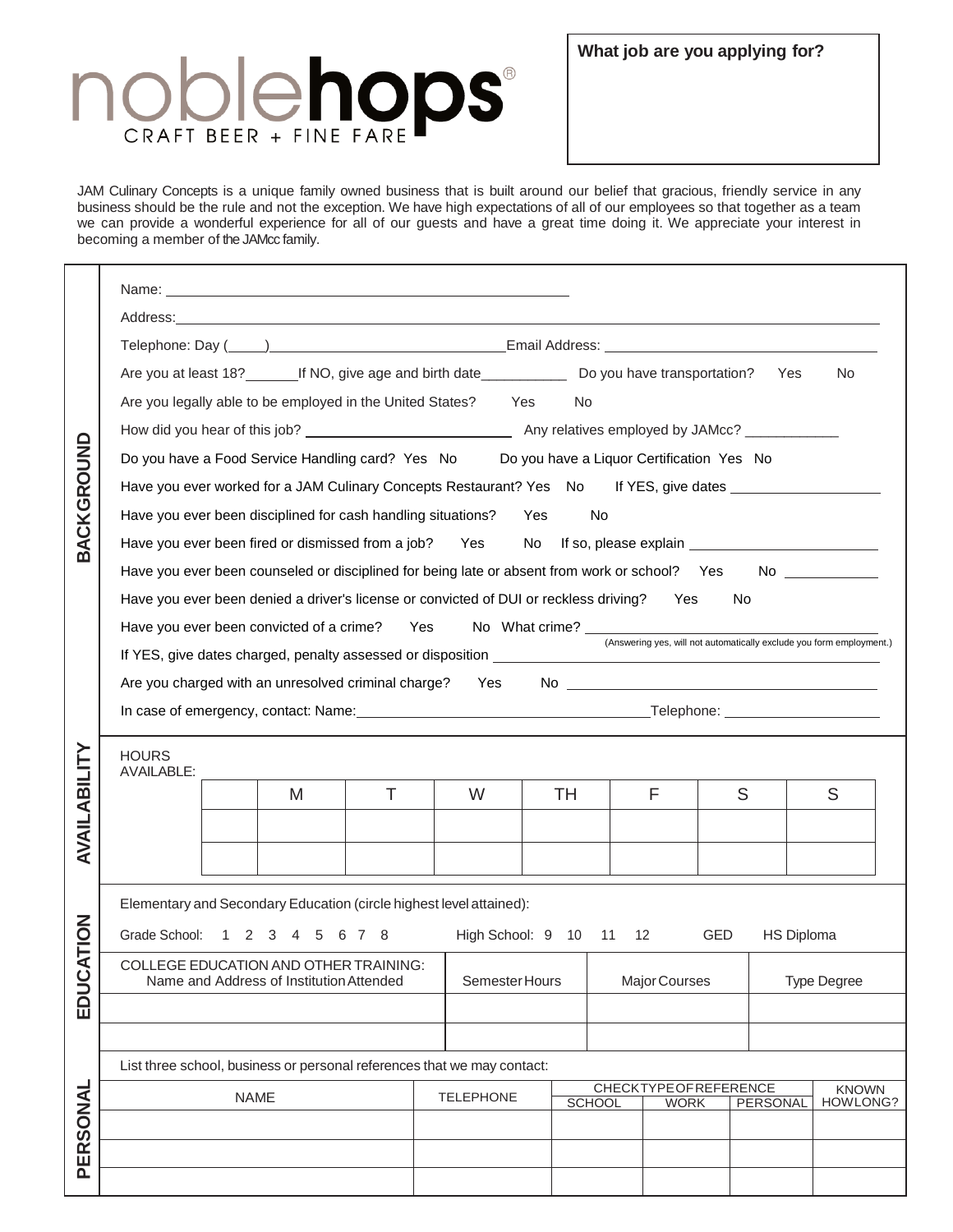| <b>WORK REFERENCES/EXPERIENCE</b> |                                                                                                                                                                                                                                                                                                                                                                                 |                                            |                               |                      |  |  |  |  |
|-----------------------------------|---------------------------------------------------------------------------------------------------------------------------------------------------------------------------------------------------------------------------------------------------------------------------------------------------------------------------------------------------------------------------------|--------------------------------------------|-------------------------------|----------------------|--|--|--|--|
|                                   | 1. Name and Address of Most Recent Employer                                                                                                                                                                                                                                                                                                                                     |                                            | Telephone No.                 |                      |  |  |  |  |
|                                   | Immediate Supervisor (Name & Position)                                                                                                                                                                                                                                                                                                                                          | Date Hired                                 |                               | <b>Starting Rate</b> |  |  |  |  |
|                                   | <b>Job Title &amp; Duties</b>                                                                                                                                                                                                                                                                                                                                                   | Date Left                                  |                               | Last Rate            |  |  |  |  |
|                                   |                                                                                                                                                                                                                                                                                                                                                                                 |                                            |                               |                      |  |  |  |  |
|                                   | Reason for Leaving                                                                                                                                                                                                                                                                                                                                                              | May we contact this employer?<br>Yes<br>No |                               |                      |  |  |  |  |
|                                   | 2. Name and Address of Next Most Recent Employer                                                                                                                                                                                                                                                                                                                                |                                            | Telephone No.                 |                      |  |  |  |  |
|                                   | Immediate Supervisor (Name & Position)                                                                                                                                                                                                                                                                                                                                          | Date Hired                                 |                               | <b>Starting Rate</b> |  |  |  |  |
|                                   | <b>Job Title &amp; Duties</b><br>Date Left                                                                                                                                                                                                                                                                                                                                      |                                            |                               | Last Rate            |  |  |  |  |
|                                   | Reason for Leaving<br>May we contact this employer?<br>Yes                                                                                                                                                                                                                                                                                                                      |                                            |                               |                      |  |  |  |  |
| <b>WORK REFERENCES/EXPERIENCE</b> | 3. Name and Address of Next Most Recent Employer                                                                                                                                                                                                                                                                                                                                | Telephone No.                              |                               |                      |  |  |  |  |
|                                   | Immediate Supervisor (Name & Position)                                                                                                                                                                                                                                                                                                                                          | Date Hired                                 |                               | <b>Starting Rate</b> |  |  |  |  |
|                                   | Job Title & Duties                                                                                                                                                                                                                                                                                                                                                              |                                            |                               | Last Rate            |  |  |  |  |
|                                   |                                                                                                                                                                                                                                                                                                                                                                                 | Date Left                                  |                               |                      |  |  |  |  |
|                                   | Reason for Leaving<br>Please provide additional information such as special skills, training, management experience, equipment operation, or qualifications<br>you feel will be helpful to us in considering your application:                                                                                                                                                  |                                            | May we contact this employer? | Yes<br><b>No</b>     |  |  |  |  |
|                                   | <b>SUBSTANCE ABUSE POLICY</b>                                                                                                                                                                                                                                                                                                                                                   |                                            |                               |                      |  |  |  |  |
| SUBSTANCE ABUSE POLICY            | JAMcc has a very stringent substance abuse policy covering illegal drugs and alcohol. You are required to adhere to<br>the following rules: 1. Don't bring it here<br>2. Don't use it here<br>3. Do not work here under its influence<br>Do you understand that failure to follow these rules will result in termination and that you may be required to pass a urinalysis test |                                            |                               |                      |  |  |  |  |
|                                   | fordrugs/substances and/oralcohol(1) before you are considered for employment, (2) after an accident or incident on the job<br>or (3) at the sole discretion of management?                                                                                                                                                                                                     |                                            |                               |                      |  |  |  |  |
|                                   |                                                                                                                                                                                                                                                                                                                                                                                 |                                            |                               |                      |  |  |  |  |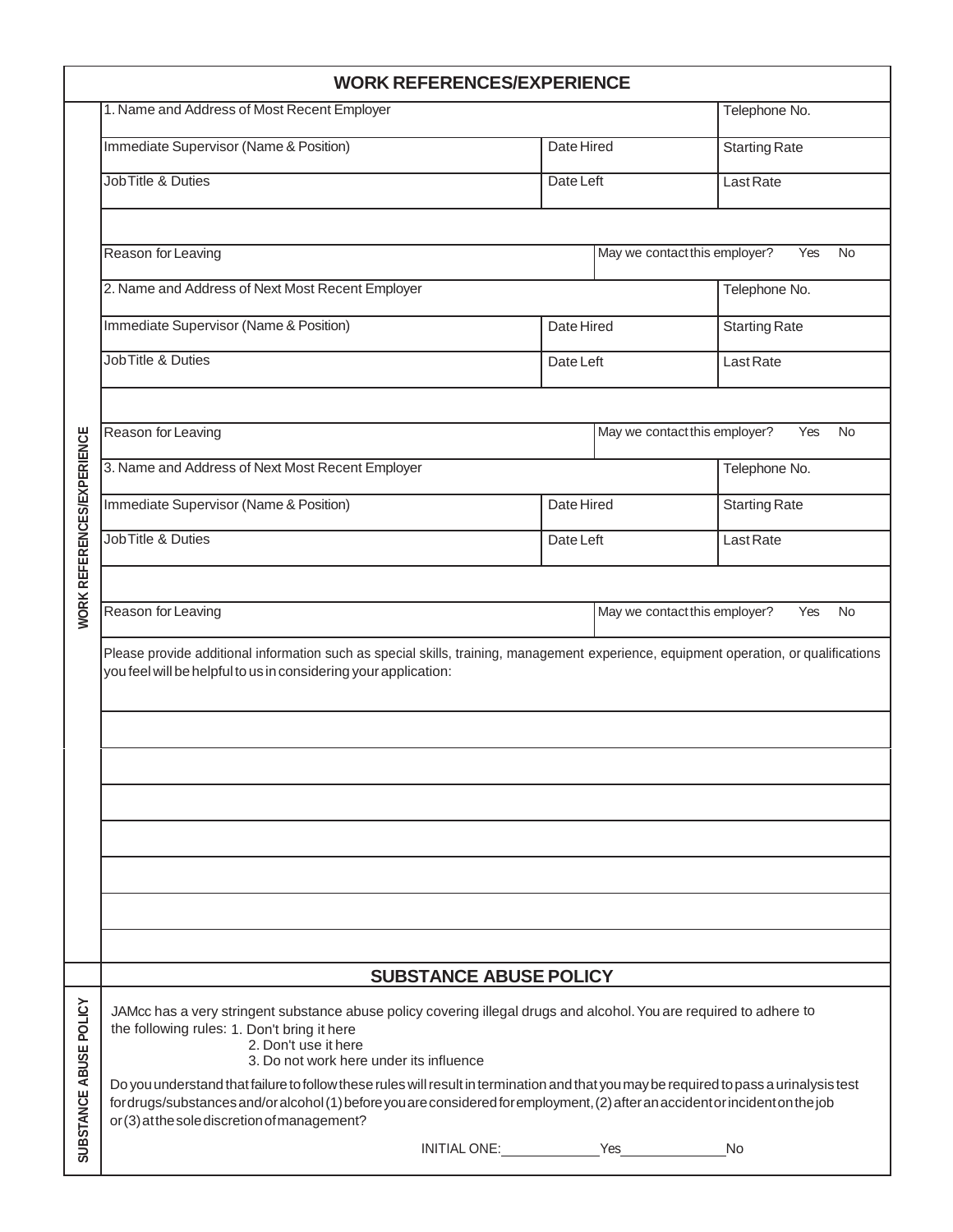# *We place a lot of importance on some pretty basic values that you need to be aware of:*

- **• Attitude:** A positive, friendly attitude is a must in working with our guests.
- **• Hospitality**: We expect our staff to provide our guests with gracious, incomparable service.
- **• Honesty:** It's always the best policy. We will be honest with you and expect the same in return.
- **• Quality:** We sell and serve only quality products that you will be proud to represent.
- **• Service:** We insist on providing fast, exceptional, friendly service to e v e r y o n e .
- **• Cleanliness:** We require a clean establishment beginning with the entrance to our business and extending through the retail area, dining room, kitchen and restrooms and all staff contribute to this goal daily.

## *We've got high standards. Are you willing to:*

- Pitch in with the teamwork to get a job d o n e?
- **•** Work shifts when some of your friends are out socializing?
- **•** Abide by our hair cut, dress code and personal grooming r u l e s ?
- **•** Wear shoes that comply with our safety standards and uniform guidelines?
- **•** Do hard physical work, including plenty of c l e a n i n g ?
- **•** Show up consistently on time so we can count on y o u ?

# *We know our team members learn a lot from working in the hospitality industry. For example:*

- **• Customer service skills:** Something that is needed in any job and you will use for the rest of your life.
- **• Social skills:** How to handle any situation graciously and become a valued member of our team.
- **• Technical skills:** Through our extensive training programs.
- **• Business knowledge:** As you observe and participate in the American free enterprise system at work.
- **• Organizing and planning:** No two days are alike in the restaurant business...you learn to become organized and plan for efficient use of your time
- **• Responsibility:** By adhering to our high standards you will have the opportunity to grow with our company.

### *How would you rate yourself on a JAMcc success profile?*

 $(1 = \text{Weak}, 2 = \text{Improvement Needed}, 3 = \text{Solid}, 4 = \text{Strong}, 5 = \text{Superstar})$ 

Hospitality: Your natural friendliness and customer service skills.

**Energy Level: Your enthusiasm, self-motivation and sense of urgency.** 

- Reliability: Your dependability, attendance, self-discipline and dedication.
- Communication Skills: Your ability to listen well, express yourself clearly and accept feedback.

Personal Pride: Your appearance, hygiene and achievement.

**EXECUTE:** Hygiene: Your personal cleanliness.

Teamwork: Your cooperation with others and team spirit.